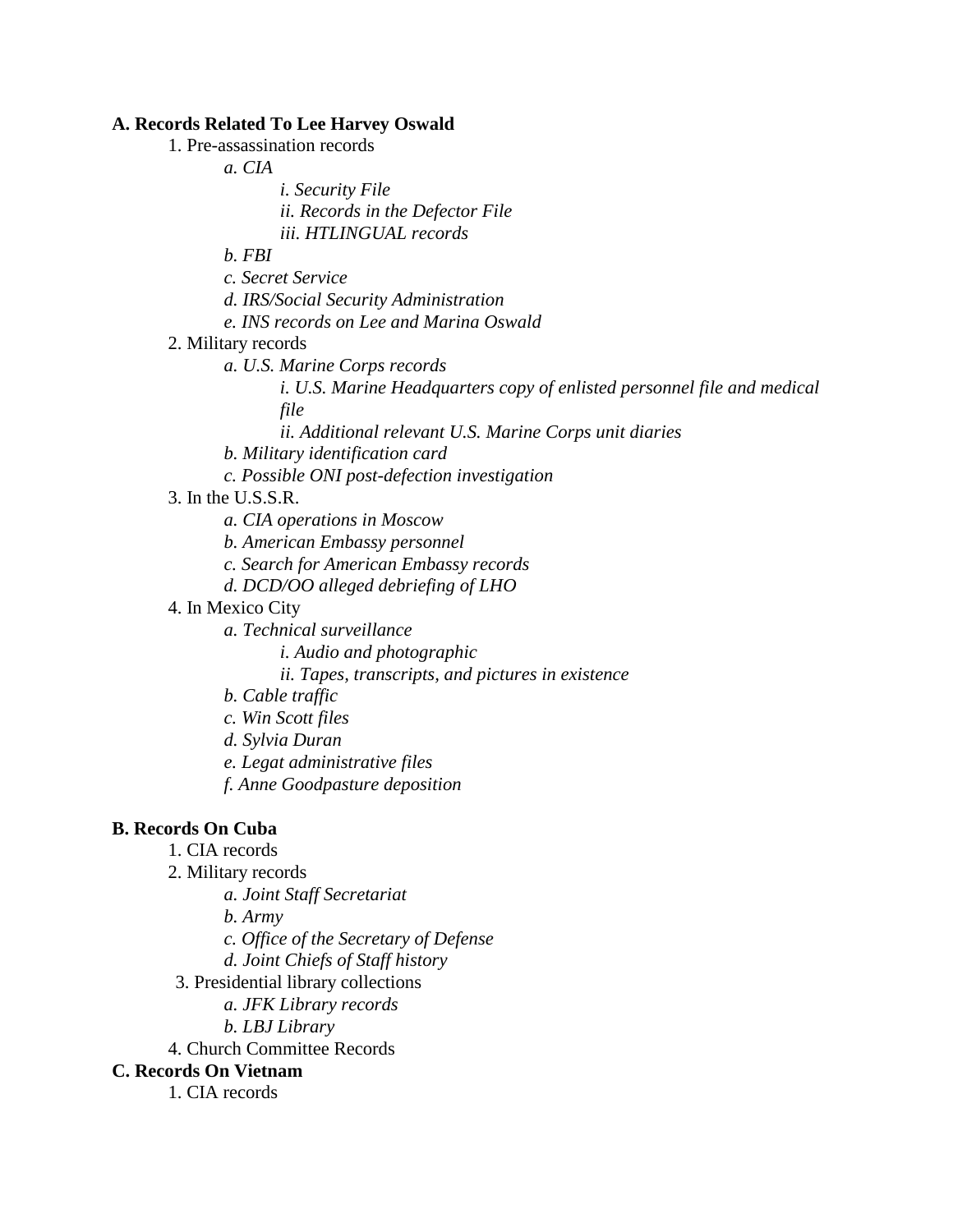2. Military records

- *a. Joint Staff Secretariat*
- *b. Office of the Secretary of Defense*
- *c. Joint Chiefs of Staff history*
- 3. Presidential library collections
	- *a. JFK Library*
	- *b. LBJ Library*
- 4. Church Committee testimonies

# **D. Records of Senior Agency Officials**

1. CIA

- *a. Allen Dulles*
- *b. John McCone*
- *c. Charles Cabell and Marshall Carter*
- *d. Richard Bissell, William Colby, and Richard Helms*
- *e. James J. Angleton*
- *f . Lawrence Houston*
- *g . William Harvey*

#### 2. FBI

*a. Hoover and Tolson Records, including "Official and Confidential" files,chonological files, and phone logs*

- *b. Miscellaneous administrative files from the Director's Office.*
- *c. John P. Mohr Records*.
- 3. Secret Service
- 4. Office of the Secretary of Defense
- 5. Office of Naval Intelligence
- 6. Army
- 7. National Security Agency
- 8. State Department
- 9. Department of Justice
	- *a. Office of Information and Privacy*
	- *b. Criminal Division*
- 10. Treasury
- 11. IRS

#### **E. Pro and Anti-Castro Cuban Matters**

- 1. Fair Play for Cuba Committee
	- *a. FBI field office files*.
		- *b. CIA records on Richard Gibson*.
		- *c. Department of Justice Criminal Division files on FPCC.*
- 2. Cuban COINTELPRO
- 3. Anti-Castro Activities
- 4. Cuban Intelligence Activities in the U.S.; Cuban Situation
- 5. Anti-Castro Cuban groups, including DRE, Alpha 66, SFNE, JURE, FRD, CRC, and Commandos-L
- 6. Threats against the life of Fidel Castro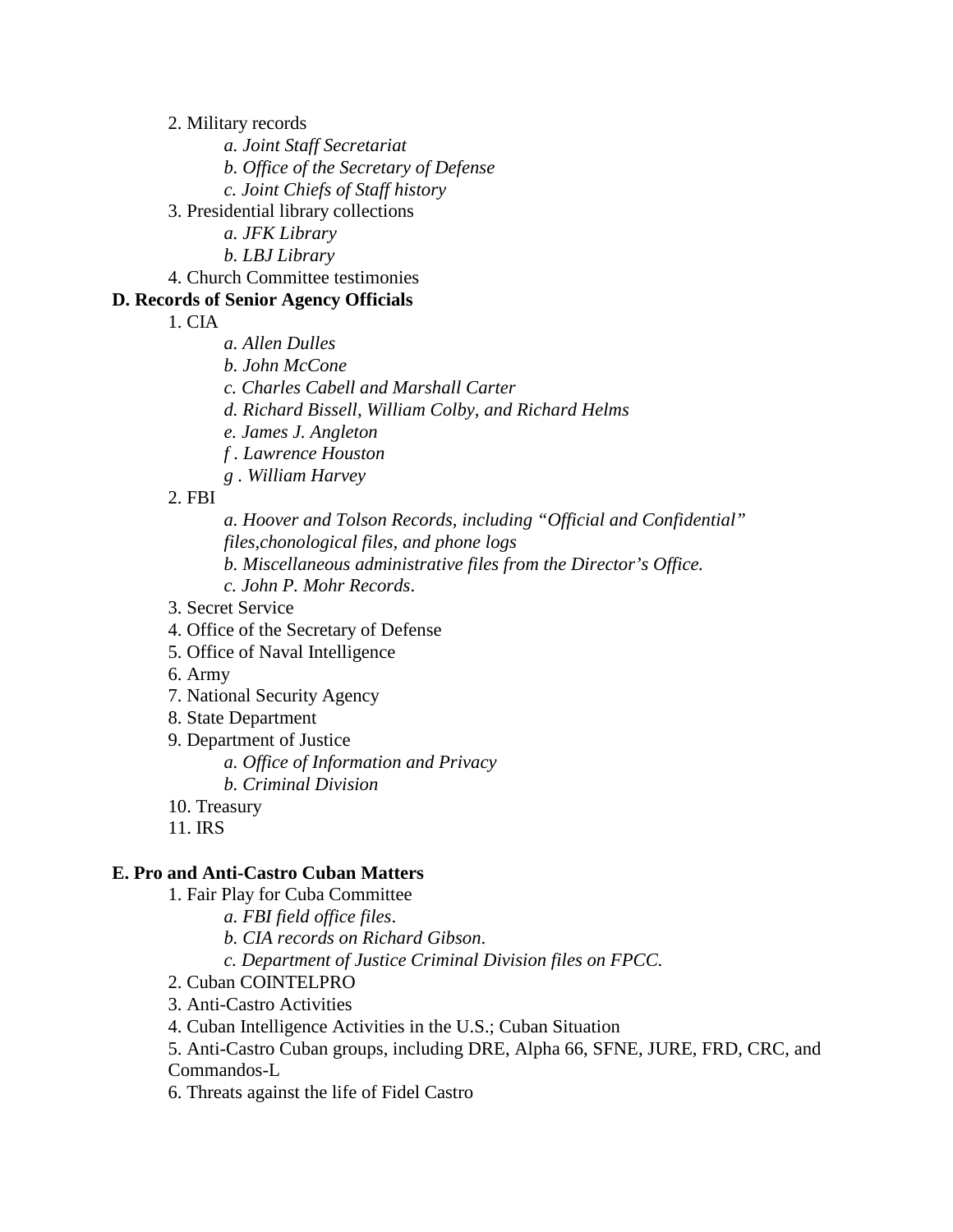- *a. CIA DS&T records*
- *b. FBI file captioned "Threats Against the Life of Fidel Castro"*
- 7. American Gambling Interests in Cuba
- 8. Sergio Arcacha-Smith, Antonio Veciana and Bernardo de Torres

## **F. Records on Organized Crime**

- 1. Sam Giancana
- 2. FBI Electronic Surveillance of Carlos Marcello: BriLab
- 3. Department of Justice Criminal Division Records

# **G. Warren Commission Staff and Critics**

- 1. FBI files on Warren Commission staff
- 2. CIA and FBI files on Warren Commission critics
	- *a. Mark Lane*
	- *b. Harold Weisberg*
	- *c. Josiah Thompson*
	- *d. Edward J. Epstein*
	- *e. Paul Hoch*
	- *f. David S. Lifton*
	- *g. Sylvia Meagher*

## **H. Name Searches**

- 1. John Abt
- 2. Edward Becker
- 3. Carlos Bringuier
- 4. George Bush
- 5. Ed Butler and Information Council of the Americas (INCA)
- 6. Claude Barnes Capehart
- 7. Lawrence Cusack
- 8. Adele Edisen, Winston de Monsabert, Jose Rivera
- 9. Billie Sol Estes
- 10. Judith Campbell Exner
- 11. H.L. Hunt and family and Clint Murchison and family
- 12. Joseph P. Kennedy
- 13. Oswald LeWinter
- 14. Marita Lorenz
- 15. John Thomas Masen
- 16. John Anthony McVickar
- 17. Elizabeth Catlett Mora
- 18. Gordon Duane Novel
- 19. Orest Pena
- 20. Carlos Quiroga
- 21. Charles Small
- 22. Clarence Daniel Smelley
- 23. Richard Snyder